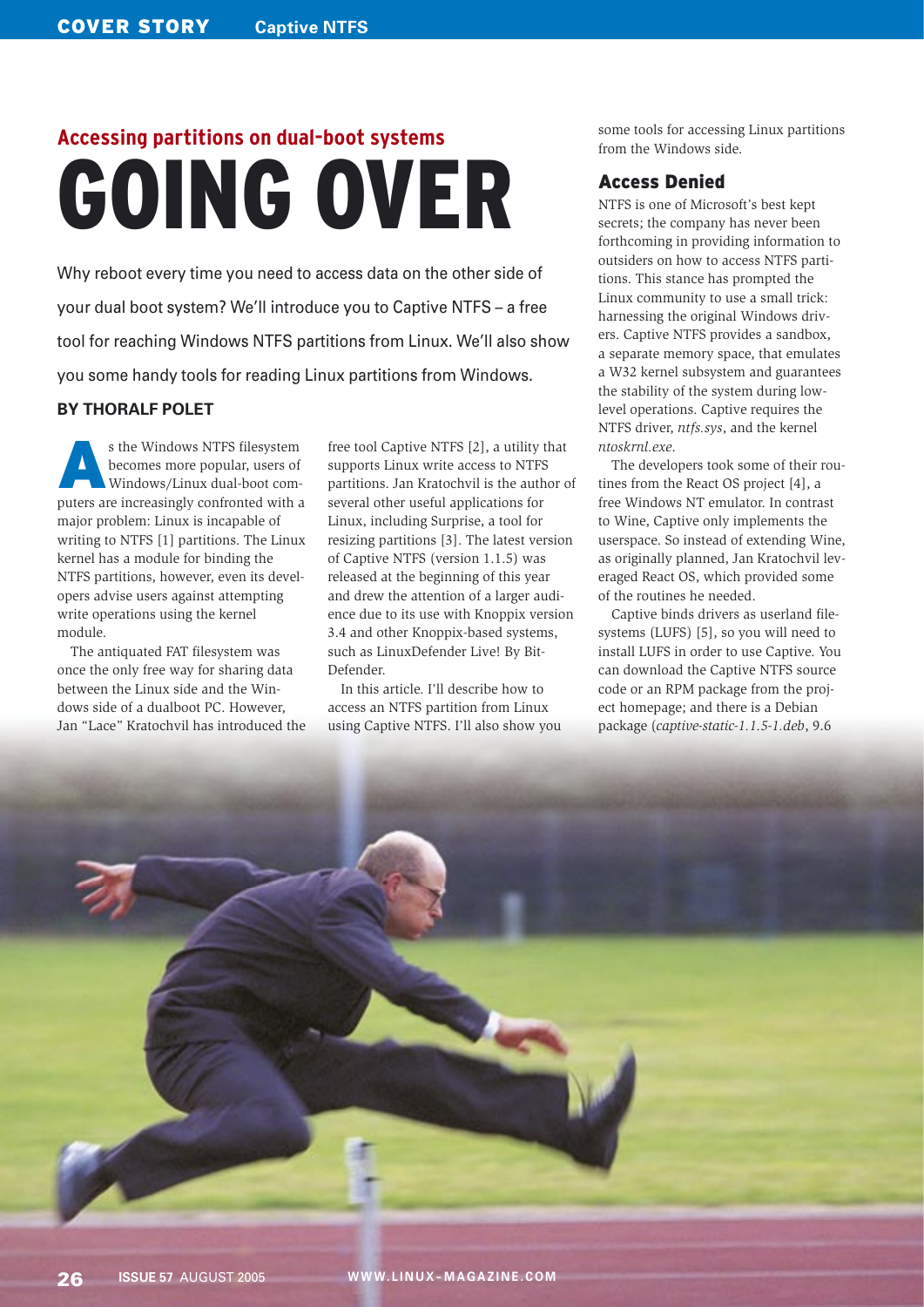| <b>Darmstin Found delivers</b>                                                                                                                                   |                                                                                          |  |  |  |  |  |  |  |  |
|------------------------------------------------------------------------------------------------------------------------------------------------------------------|------------------------------------------------------------------------------------------|--|--|--|--|--|--|--|--|
| adds.ove                                                                                                                                                         | MS-Writions 37 (No Service Pack) Pres Balci 5.1 2600.0 CD-ROWBu-9800                     |  |  |  |  |  |  |  |  |
|                                                                                                                                                                  | sin Ciffed pay and 2 File pythons vil 1 Os by http://pyo.villoo.com Chaeled Build Bagloh |  |  |  |  |  |  |  |  |
| MS/MyBus IF (N) Tervor Park) Free Bale 5.1 2600 B FantFa'3V98<br><b>Seatted more</b>                                                                             |                                                                                          |  |  |  |  |  |  |  |  |
| MS-Virtables IIF (No Service Fack) free Balci 5.1.2600.0 NTF3<br><b>NETS He's</b><br>tizdeni pe MS Vihdoes IIP (No Servos Patk) Fret Baki Semar S I 2008 O Kenel |                                                                                          |  |  |  |  |  |  |  |  |
|                                                                                                                                                                  |                                                                                          |  |  |  |  |  |  |  |  |
|                                                                                                                                                                  | t will scan your local ford divro to find any.<br>Infing drivers usede for this project. |  |  |  |  |  |  |  |  |

**Figure 1: The Captive installation program looks for drivers on the system.**

MB) at [6]. The install process follows the usual steps:

*dpkg -i captive-static-1.1.5-1.deb*.*apt-get* gives you a simpler approach: just add an entry for *deb http://www.kruyt.org/ debian/* to your source list */ etc/apt/ sources.list*, and then call *apt-get update && apt-get install captive-native*. If the server is down, you might need to convert the RPM package from the project homepage at [2] using *alien captivestatic-1.1.5-0.i386.rpm*, and then install by entering *dpkg -i captive-static\_1.1.5\_ 1.i386.deb*.

Before using the driver, you will probably want to back up your NTFS parti-

#### Listing 1: captive-install-fstab Output

- 01 Found NTFS disk partitions are prepared in /etc/ fstab. You can mount them by commands mount(8) or usermount(1), such as:
- 02 mount /mnt/captive-LABEL C
- 03 Available captive-ntfs partitions:
- 04 /mnt/captive-noname
- 05 /mnt/captive-noname2
- 06 /mnt/captive-noname3
- 07 /mnt/captive-noname4

## **Listing 2: /etc/fstab Entries for NTFS**

- 01 /dev/hda5 /mnt/captive-noname captive-ntfs defaults, noauto 0 0
- 02 /dev/hda6 /mnt/captive-noname2 captive-ntfs defaults, noauto 0 0
- 03 /dev/hda12 /mnt/captive-noname3 captive-ntfs defaults, noauto 0 0
- 04 /dev/hda1 /mnt/captive-noname4 captive-ntfs defaults,noauto 0 0

tion, just in case things go wrong. Despite the positive user feedback, there is no guarantee of trouble-free operations; after all, because of Microsoft's policies, the developers do not know all the NTFS specifications. Keep in mind, also, that the fact that Captive uses a sandbox is bound to affect the speed.

The setup program accesses a few other Windows files: *cdfs.sys*, *ext2fsd. sys*, *fastfat.sys*, *ntfs.sys*, and *ntoskrnl.exe*). To avoid legal issues, you should have a licensed copy of Windows, as Microsoft has now taken to

litigating in case of illegal use of operating system components.

The *captive-install-acquire* script takes care of finding the required files. The program has a tendency to crash while searching in graphic mode, so you might like to set the *--text* option to force text mode. Copying the files referred to earlier from your Windows partition to */ var/lib/captive* can save you a lot of

time, as the search operation can be extremely time-consuming.

If required, you can download more

recent drivers off the project homepage; the End User License Agreement (EULA) requires you to have a valid Windows XP license to use the files. You are not allowed to download the files automatically from the Microsoft homepage.

The */usr/sbin/captive-install-fstab* program adds any partitions it finds to the */ etc/fstab* file, allowing users to enter a simple mount command. After successfully detecting the partitions, *captiveinstall-fstab* displays a message like the message shown in Listing 1.

The */etc/fstab* entries for our example are shown in Listing 2.

For safety reasons, you should avoid automatically mounting the partitions. Instead, mount each partition you need manually, for example, *mount /mnt/ captive-noname2*. Jan Kratochvil strongly advises users to run *umount* to

**AUTHOR** THE AUTHOR Two terms of Unix lectures (1993/94) got Thoralf Polet "hooked." Thoralf has been an active Linux user since 1996 and is ш particularly interested in the use of Linux in education.

# **Advertisment**